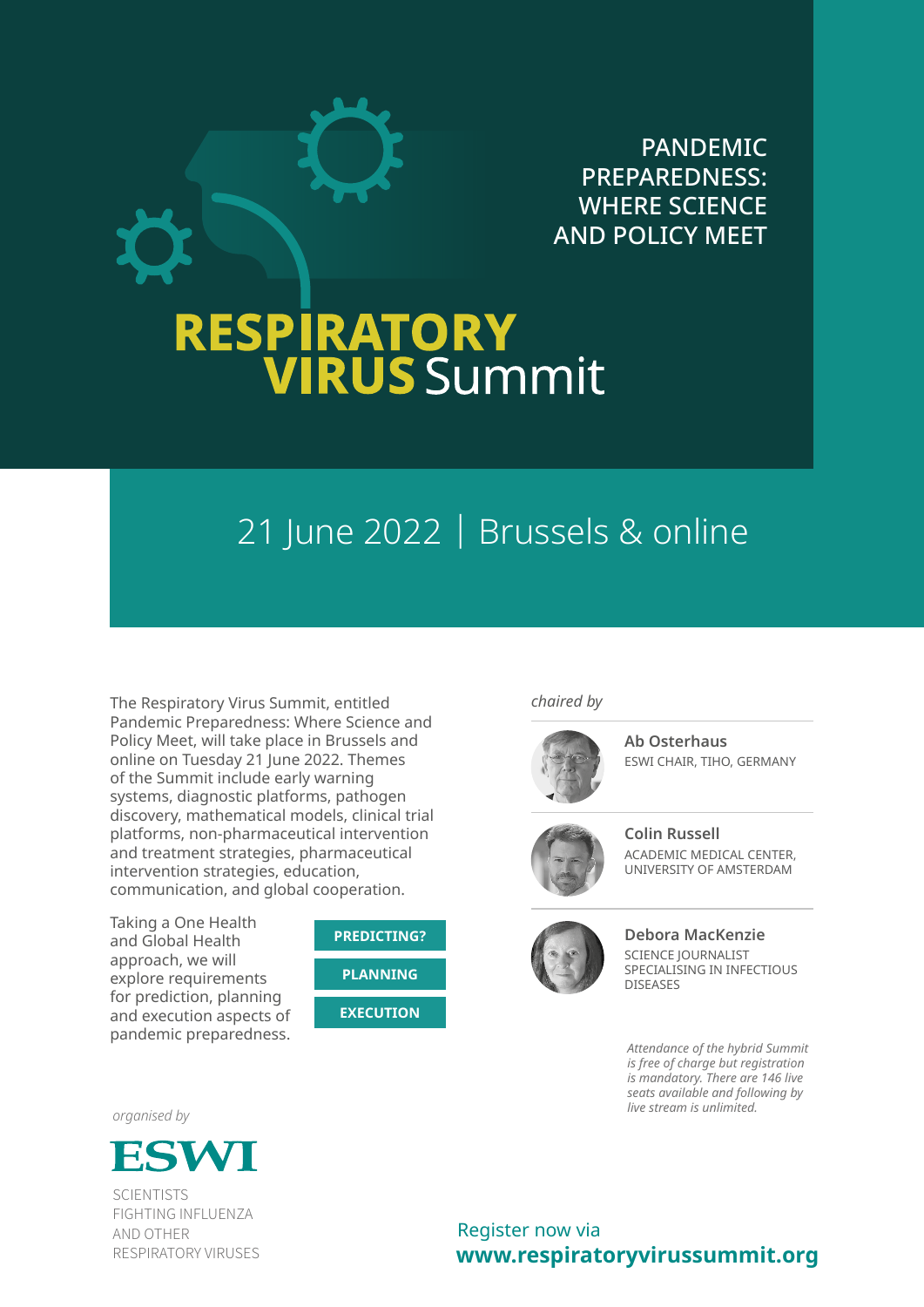

### Programme 21 JUNE 2022 | BRUSSELS & ONLINE

| $08:00 - 09:00$   | <b>REGISTRATION AND COFFEE</b>                                                                                                                                                                                                                                                                                                                                                |
|-------------------|-------------------------------------------------------------------------------------------------------------------------------------------------------------------------------------------------------------------------------------------------------------------------------------------------------------------------------------------------------------------------------|
| $09:00 - 10:30$   | <b>KEYNOTE LECTURES</b>                                                                                                                                                                                                                                                                                                                                                       |
|                   | The role of WHO in Pandemic Preparedness Planning<br>Dr. Maria Van Kerkhove, WHO, Switzerland                                                                                                                                                                                                                                                                                 |
|                   | Future preparedness for newly emerging infectious diseases<br>Prof. Zhengli Shi, Wuhan Institute of virology, China                                                                                                                                                                                                                                                           |
|                   | HERA: what's new in pandemic preparedness?<br>Dr. Wolfgang Philipp, HERA, Belgium                                                                                                                                                                                                                                                                                             |
| $10:30 - 11:00$   | <b>COFFEE BREAK</b>                                                                                                                                                                                                                                                                                                                                                           |
| $11:00 - 13:00$   | <b>KEYNOTE LECTURES</b>                                                                                                                                                                                                                                                                                                                                                       |
|                   | Options for global and accessible vaccines<br>Dr. Rino Rappuoli, GSK, Italy                                                                                                                                                                                                                                                                                                   |
|                   | Translating Science to policymakers and the public at large<br>Prof. Christian Drosten, Charité Universitätsmedizin Berlin, Germany                                                                                                                                                                                                                                           |
|                   | The role of scientists in advising policymakers in a pandemic, what do we do now?<br>How do we make it work?<br>Prof. David Fisman, University of Toronto's Dalla Lana School of Public Health, Canada DI                                                                                                                                                                     |
|                   | Making the International Health Regulations work?<br>Prof. David Heymann, , Chatham House, United Kingdom                                                                                                                                                                                                                                                                     |
| $13:00 - 14:00$   | <b>LUNCH</b>                                                                                                                                                                                                                                                                                                                                                                  |
| 14:00-14:15       | <b>RAPPORTEUR'S SUMMARY OF KEYNOTE LECTURES</b>                                                                                                                                                                                                                                                                                                                               |
|                   | Mrs. Debora Mackenzie, Science journalist specialising in infectious disease and author of "Stopping the Next Pandemic"                                                                                                                                                                                                                                                       |
| $14:15 - 15:15$   | <b>STAKEHOLDERS VIEWS ON PREPAREDNESS</b>                                                                                                                                                                                                                                                                                                                                     |
|                   | - Prof. Linfa Wang, Duke-NUS Medical school, Singapore<br>- Dr. Lwazi Manzi, AU Commission on Africa's COVID-19 Response, South Africa<br>- Dr. Aeron Hurt, Roche, Switzerland<br>- Prof. Gian-Luca Burci, Graduate Institute of International and Development Studies in Geneva, Switzerland                                                                                 |
| $15:15 - 15:45$   | <b>COFFEE BREAK</b>                                                                                                                                                                                                                                                                                                                                                           |
| $15:45 - 17:15$ : | <b>STAKEHOLDER DEBATE</b>                                                                                                                                                                                                                                                                                                                                                     |
|                   | - Prof. Linfa Wang, Duke, Singapore,<br>- Dr. Lwazi Manzi, AU, AU Commission on Africa's COVID-19 Response, South Africa<br>- Dr. Aeron Hurt, Roche, Switzerland<br>- Prof. Gian-Luca Burci, Graduate Institute of International and Development Studies in Geneva<br>Dr. Rino Rappuoli, GSK, Italy<br>- Prof. Christian Drosten, Charité Universitätsmedizin Berlin, Germany |
| $17:15 - 17:30$   | <b>CONCLUSIONS</b>                                                                                                                                                                                                                                                                                                                                                            |
| $17:30 - 19:00$   | - Prof. Ab Osterhaus, ESWI Chair, TiHO, Germany<br>- Prof. Colin Russell, ESWI Board Member, Academic Medical Center, University of Amsterdam<br>Mrs. Debora MacKenzie, Science journalist specialising in infectious disease and author of "Stopping the Next Pandemic"                                                                                                      |
|                   | <b>COCKTAIL RECEPTION</b>                                                                                                                                                                                                                                                                                                                                                     |

 *Speaker will be calling in over a video connection*